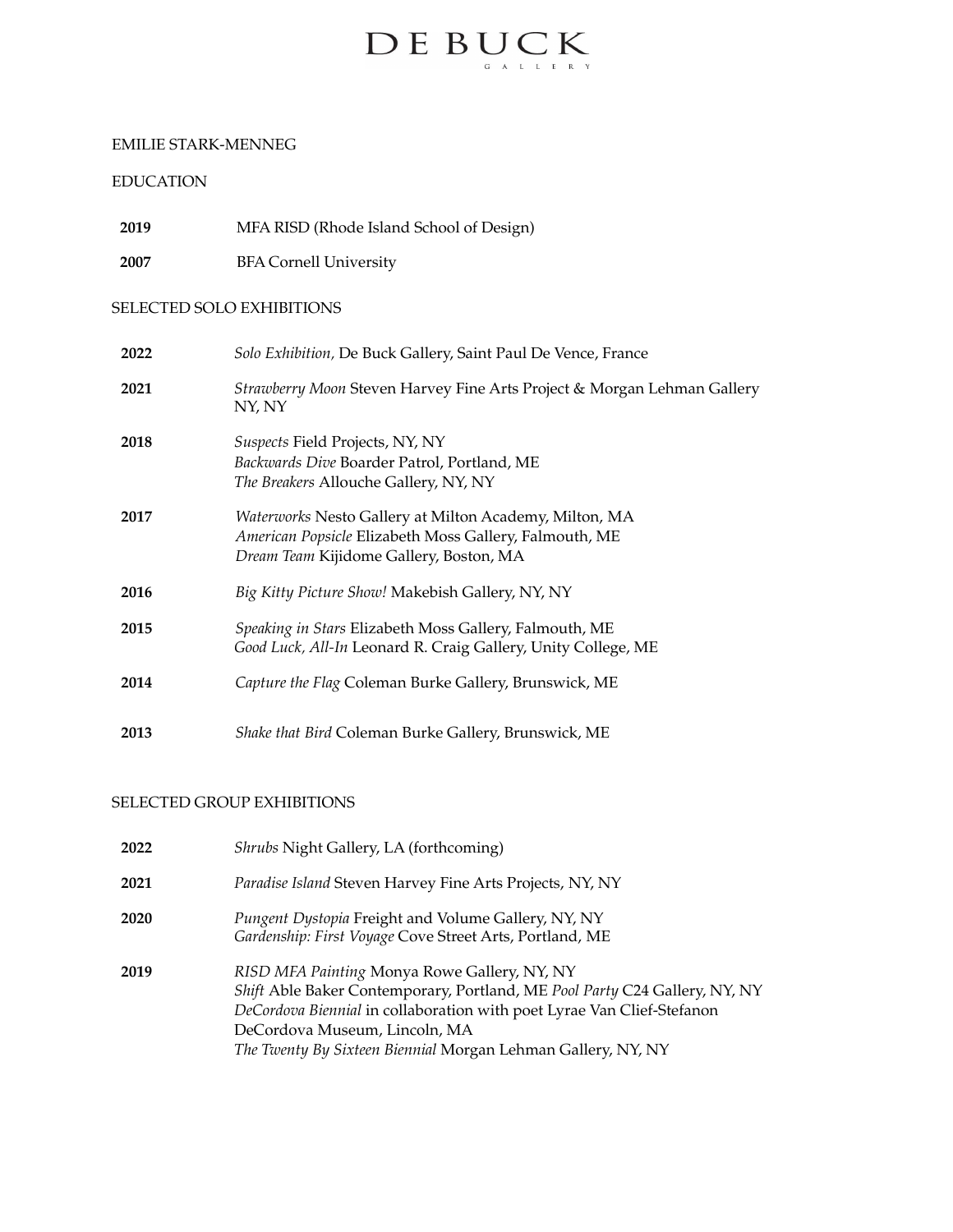# $D E B U C K$

| 2018 | <i>Expectations</i> Field Projects Pop-Up NY, NY                          |
|------|---------------------------------------------------------------------------|
|      | Untitled Art Fair-San Francisco Allouche Gallery Booth, San Francisco, CA |

| 2017  | Still Life Allouche Gallery, NY, NY                                                                                                                                                                                                                                                                                                             |
|-------|-------------------------------------------------------------------------------------------------------------------------------------------------------------------------------------------------------------------------------------------------------------------------------------------------------------------------------------------------|
|       | Nostalgia Able Baker Contemporary, Portland, ME                                                                                                                                                                                                                                                                                                 |
|       | The Long Run Space Gallery, Pittsburgh, PA                                                                                                                                                                                                                                                                                                      |
|       | Materiality Center for Maine Contemporary Art, Rockland, ME                                                                                                                                                                                                                                                                                     |
|       | Underdonk Selects Underdonk, Brooklyn, NY                                                                                                                                                                                                                                                                                                       |
|       | Body/Head Field Projects Pop-Up NY, NY                                                                                                                                                                                                                                                                                                          |
|       | Periscope Able Baker Contemporary, Portland, ME                                                                                                                                                                                                                                                                                                 |
|       | Cabinet David B. Smith Project Space, Denver, CO                                                                                                                                                                                                                                                                                                |
| 0.01c | $Q_{11}, Q_{22}, \ldots, Q_{n-1}, I_{n}, Q_{n-1}, Q_{n-1}, Q_{n-1}, Q_{n-1}, Q_{n-1}, Q_{n-1}, Q_{n-1}, Q_{n-1}, Q_{n-1}, Q_{n-1}, Q_{n-1}, Q_{n-1}, Q_{n-1}, Q_{n-1}, Q_{n-1}, Q_{n-1}, Q_{n-1}, Q_{n-1}, Q_{n-1}, Q_{n-1}, Q_{n-1}, Q_{n-1}, Q_{n-1}, Q_{n-1}, Q_{n-1}, Q_{n-1}, Q_{n-1}, Q_{n-1}, Q_{n-1}, Q_{n-1}, Q_{n-1}, Q_{n-1}, Q_{n-$ |

- **2016** *One Clover and a Bee. And Revery* Happylucky no.1 Brooklyn, NY *John Riegert Project* Space Gallery, Pittsburgh, PA *RBTL* Katzen Art Center, American University, DC
- **2015** *You Can't Get There From Here* Portland Museum of Art Biennial, Portland, ME *Float* Center for Maine Contemporary Art, Rockland, ME *15 Performances in an Hour* Neu Kirche Art Center, Pittsburgh, PA

#### INTERDISCIPLINARY WORK

| 2018 | Measured Film Screening with live performance, in the Cornell Council for the<br>Arts Biennial, in collaboration with poet Lyrae Van Clief-Stefanon                                                                                                                           |
|------|-------------------------------------------------------------------------------------------------------------------------------------------------------------------------------------------------------------------------------------------------------------------------------|
| 2010 | Bikini Flag Film Screening with live performance, Johnson Museum of Art,<br>Cornell University, in collaboration with poet Lyrae Van Clief-Stefanon<br>The North Star Multi-media performance, Kitchen Theater, Ithaca, NY,<br>incorporated poems by Lyrae Van Clief-Stefanon |
| 2007 | Barn Stormin' Brothers Bicycled across the USA performing a dance musical in<br>Laundromats, in collaboration with Kazoo                                                                                                                                                      |

### SELECTED STAGE ROLES

| 2013 | The Heretic (Phoebe) Burning Coal Theatre, NC                                                                       |
|------|---------------------------------------------------------------------------------------------------------------------|
| 2010 | Limbo (one-woman show-Claire) Burning Coal Theatre, NC<br>A Winter's Tale (Autolycus) Peace University, Raleigh, NC |
| 2009 | Much Ado About Nothing (Hero) Burning Coal Theatre, NC                                                              |
| 2008 | Hysteria (Jessica) Burning Coal Theater, NC<br>Proof (Catherine) Temple Theater, NC                                 |
| 2007 | Romeo and Juliet (Juliet) The Drilling Co., NY, NY                                                                  |

#### SELECTED AWARDS